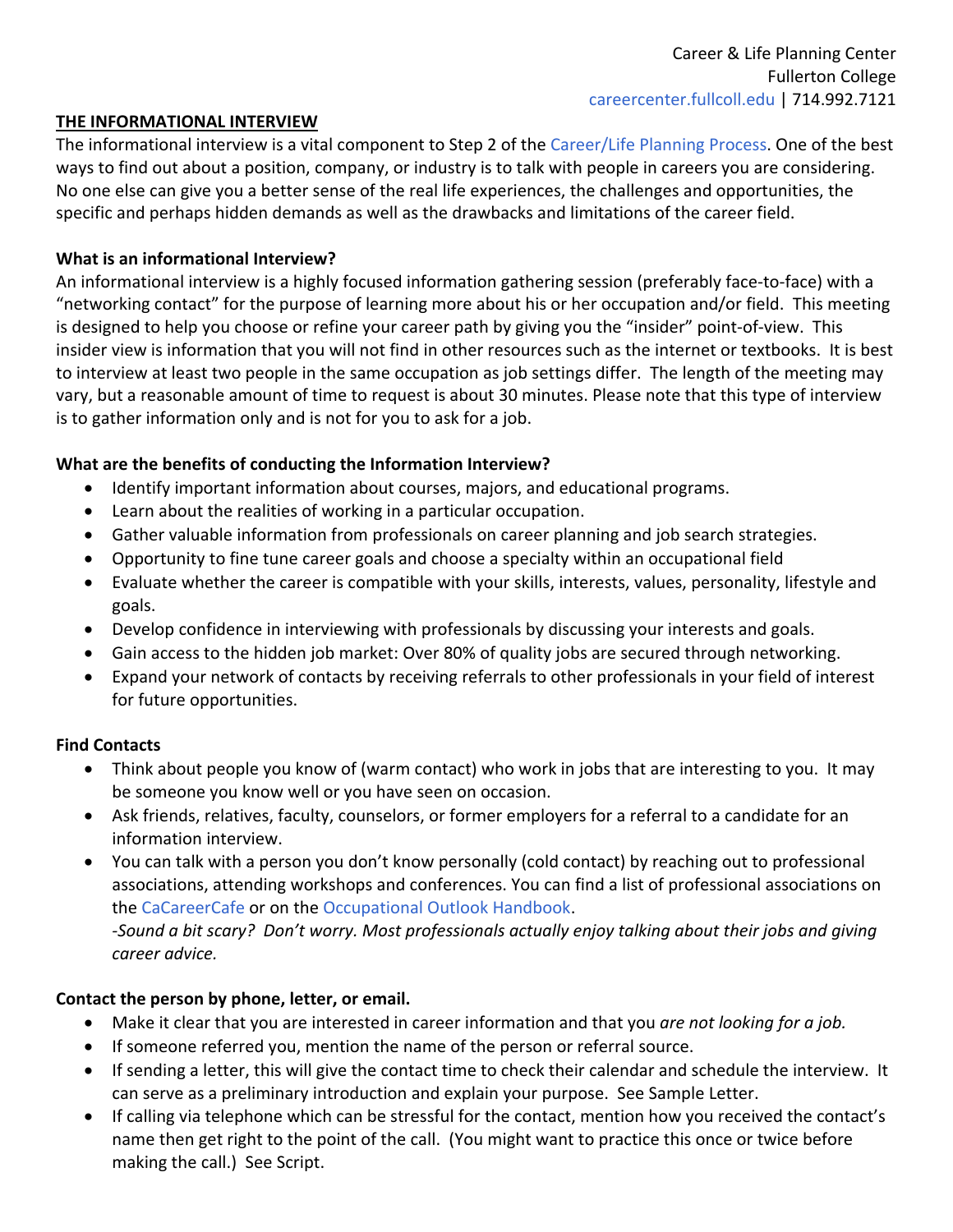Be prepared for resistance from the contact. Try to balance your request without being forceful, yet sincere. The contact may in fact be very busy at the time of your call. If the interview is denied, politely request a phone interview or if he or she can refer you to a colleague who may be able to answer your questions. Don't be shy with being persistent.

## **Prepare for conducting the interview**

- Read about the career field by reviewing the resource materials (e.g. online or Career Library) in the Career & Life Planning Center.
- Look at the company or organization's website.
- Prepare an opening statement that gives a brief profile of who you are and your interest in the field.
- *Although it is not required*, you can have a resume to share during your interview where can give you more to talk about with your new contact. Who knows? What you've already done in your life might impress your contact more than you expect! Some great websites for help with resumes are sample resumes, Occupational Outlook Quarterly, and Optimal Resume.
- Dress appropriately in professional attire.

# **Develop Questions**

Composing and writing down the questions you want to ask is critical! Informational interviews should be relaxed and informal, but they also need to be focused and organized for you to get the best information in a reasonable amount of time. (Remember, your interview should be about 30 minutes.) Some questions can be:

- 1. How would you describe what you do throughout your typical day?
- 2. Do you enjoy what you do on the job?
- 3. What parts do you enjoy the most?
- 4. What do you like the least about your job?
- 5. What pit-falls or difficulties would you warn a newcomer to avoid along this career path?
- 6. What specific training would you recommend a newcomer to obtain for this career?
- 7. What would you have done differently in your career path (if anything)?
- 8. Would it be alright if you give me the names and phone numbers of one or two of your colleagues, so that I may obtain even more information about this career? (Networking)

# **Follow‐Up with your contacts**

- Send a formal thank you letter to the person you interviewed. It would be nice for you to share with him/her the results of this assignment/project or suggestions discussed during the interview, and inform them what you have done to apply the advice you received.
- Report back to anyone who gave you the lead for this contact. This is not only common courtesy, it helps keep others interested and involved in your career plans.
- It is important to maintain contact with the person you interviewed. Keep in touch by sending an occasional article on a business related topic that you think would be of interest to him/her. Writing a quick note updating them on your current activities/progress is also helpful with maintaining contact.
- In the future, if you decide to pursue the career field, you may want to send out an interest letter by stating that if s/he hears of any job possibilities to give you a reply and enclose your resume.

# *For more information on informational interviews and more sample questions*:

http://www.quintcareers.com/informational\_interviewing.html http://www.bls.gov/opub/ooq/2010/summer/art03.pdf